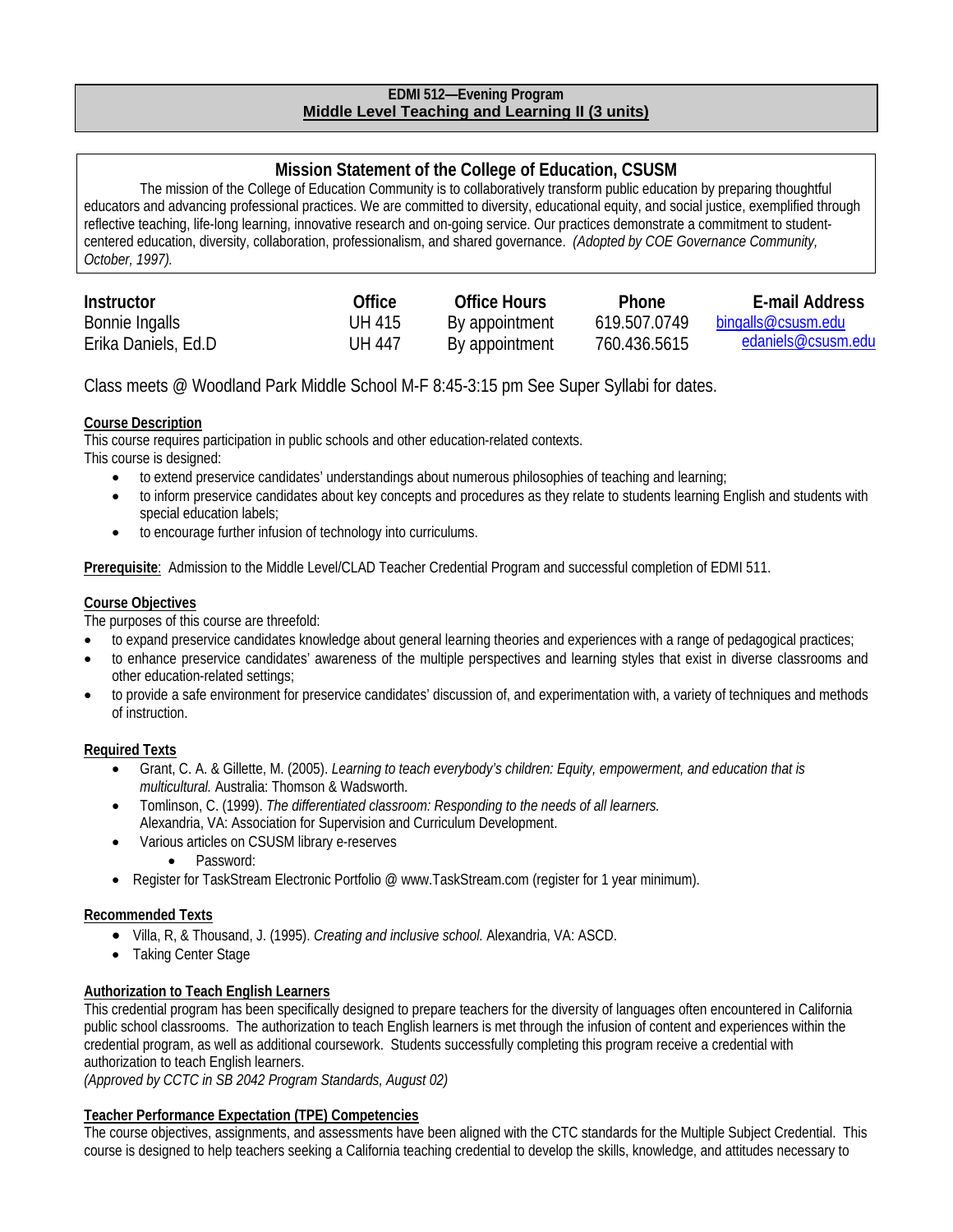#### EDMI 512, Spring 2008, Ingalls/Daniels 2

assist schools and district in implementing effective programs for all students. The successful candidate will be able to merge theory and practice in order to realize a comprehensive and extensive educational program for all students. You will be required to formally address the following TPEs in this course:

TPE 6d – Engaging and supporting all learners (Strategy Matrix) Submit and ask for feedback from Daniels

- TPE 9 Instructional Planning (Unit Plan) Submit and ask for feedback from Ingalls
- TPE 14 Educational technology (Unit Plan) Submit and ask for feedback from

Using **www.taskstream.com,** you will upload 1 or more piece of evidence and write a reflective narrative explaining how you have met the TPE. Each narrative must include a paragraph for each of the following:

a) description of the TPE are you addressing

(This is basically a summary.)

b) analysis of how each piece of evidence meets the expectations of the TPE

- (Use buzz words from the TPE and specifically connect them to the artifact.) and
- c) reflection of what you learned and how this new learning will make you a highly qualified teacher

(This is the "so what" of your reflection.)

#### **Accommodation for Students with Disabilities**

Please discuss your needs with the instructor within the first week of the semester & contact Disabled Student Services. Students must be approved for services by providing appropriate and recent documentation to the Office of Disable Student Services (DSS). This office is located in Craven Hall 5205, and can be contacted by phone at (760) 750-4905, or TTY (760) 750-4909. Students authorized by DSS to receive reasonable accommodations should meet with their instructor during office hours or, in order to ensure confidentiality, in a more private setting.

### **CSUSM Academic Honesty Policy**

"Students will be expected to adhere to standards of academic honesty and integrity, as outlined in the Student Academic Honesty Policy. All written work and oral assignments must be original work. All ideas/materials that are borrowed from other sources must have appropriate references to the original sources. Any quoted material should give credit to the source and be punctuated with quotation marks.

Students are responsible for honest completion of their work including examinations. There will be no tolerance for infractions. If you believe there has been an infraction by someone in the class, please bring it to the instructor's attention. The instructor reserves the right to discipline any student for academic dishonesty in accordance with the general rules and regulations of the university. Disciplinary action may include the lowering of grades and/or the assignment of a failing grade for an exam, assignment, or the class as a whole."

### **Plagiarism**

All work submitted for this course should reflect students' efforts. When relying on supporting documents authored by others, cite them clearly and completely using American Psychological Association (APA) manual, 5th edition. Failure to do so may result in failure of the course.

### **Attendance is mandatory.**

*COE general policy*: Due to the interactive nature of courses in the College, and the value placed on the contributions of every student. **Students are expected to prepare for, attend, and participate in all classes**. For extenuating circumstances contact the instructors **before** class is missed, and make arrangements to make up what was missed. At minimum, a student **must attend more than 80% of class time**, or s/he may not receive a passing grade for the course.

*For this class:* After the first absence, each additional absence (or 3 tardies/early departures, which are defined as 15 minutes) will reduce a grade by 10 points (one full grade). For example if a student earns 95 % and is absent 2 times = 95 – 1(10) = 85 points = B.

### **Notification of absence does not warrant an excuse.**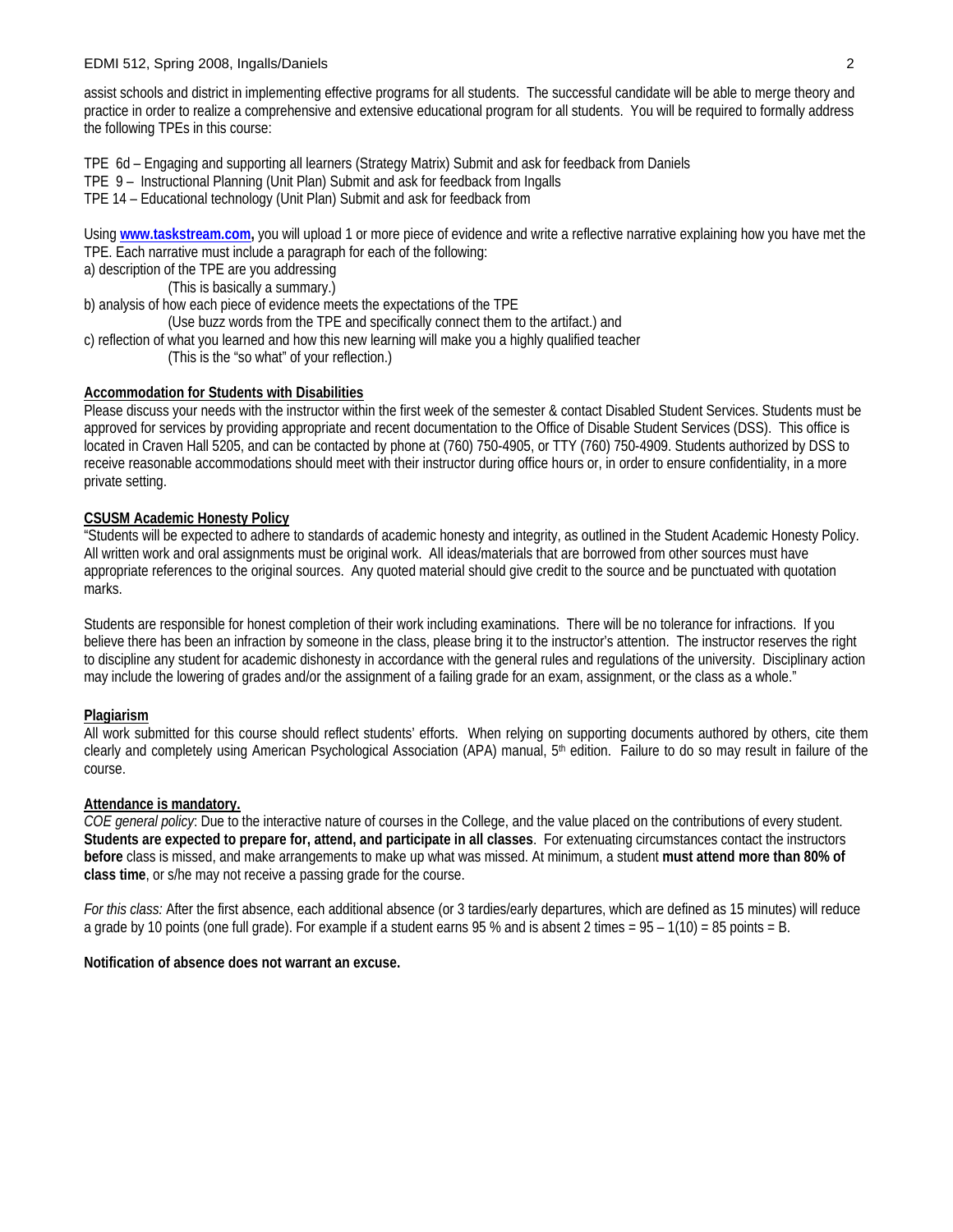#### **Grading Policy**

All students will come prepared to class; readings and homework assignments are listed on the dates on which they are to be completed.

All required work is expected to be on time. One grade level will be deducted for each class meeting for which it is late (e.g., an "A" assignment that is submitted one class session late will be marked down to a "B"). Unless prior instructor approval is secured, assignments will not be accepted three class sessions after which they are due. Exceptions will be handled on a case-by-case basis, as determined by the instructor.

It is expected that students will proofread and edit their assignments prior to submission. Students will ensure that the text is error-free (grammar, spelling), and ideas are logically and concisely presented. The assignment's grade will be negatively affected as a result of this oversight. Each written assignment will be graded approximately 80% on content and context (detail, logic, synthesis of information, depth of analysis, etc.), and 20% on mechanics (grammar, syntax, spelling, format, uniformity of citation, etc.). All citations, where appropriate, will use American Psychological Association (APA) format. Consult American Psychological Association (APA) Manual, 5<sup>th</sup> edition for citation guidance.

Grading will include a component (10%) of "professional disposition." Students will conduct themselves in ways that are generally expected of those who are entering the education profession. This includes but is not limited to:

- On-time arrival to all class sessions;
- Advance preparation of readings and timely submission of assignments;
- Respectful participation in all settings (e.g., whole group, small group, in/outside of class);
- Carefully considered, culturally aware approaches to solution-finding.

#### **Professional Disposition**

All students are expected to adhere to a professional code of ethics. Be at class on time and prepared with assignments and readings. Participate fully in small group and large group discussions and tasks. Turn in all "exit slips" when requested to do so. Use computers during class time only for note taking or directed tasks. Do not use computers for personal tasks, checking of email, instant messaging, etc except during breaks. Be respectful to peers and instructors and demonstrate a willingness to help all students be successful.

**All University Writing Requirement:** Every course at the university must fulfill the university's writing requirement of at least 2,500 words. In this course, this is accomplished through the following written assignments.

| <b>Course Assignments</b>                    |               |               |               |                    |  |
|----------------------------------------------|---------------|---------------|---------------|--------------------|--|
| Unit Plan                                    |               |               | 25 points     |                    |  |
| Philosophy Letter and Resume                 |               |               | 15 points     |                    |  |
| TaskStream Submissions (TPEs 6d, 9 & 14)     |               |               | 15 points     |                    |  |
| <b>Strategy Matrix</b>                       |               |               | 20 points     |                    |  |
| Classroom Management Revision and Reflection |               |               | 15 points     |                    |  |
| Professional Demeanor                        |               |               | 10 points     |                    |  |
| Total                                        |               |               | 100 points    |                    |  |
| <b>Grading Scale</b>                         |               |               |               |                    |  |
| A= 94-100                                    | $B+=88-89$    | $C+=78-79$    | $D+ = 68-69$  | $F = 59$ or lower. |  |
| $A = 90-93$                                  | $B = 84 - 87$ | $C = 74 - 77$ | $D = 64-67$   |                    |  |
|                                              | $B = 80 - 83$ | $C = 70 - 73$ | $D = 60 - 63$ |                    |  |

**Please note assignments are due whether or not you are present in class that day.**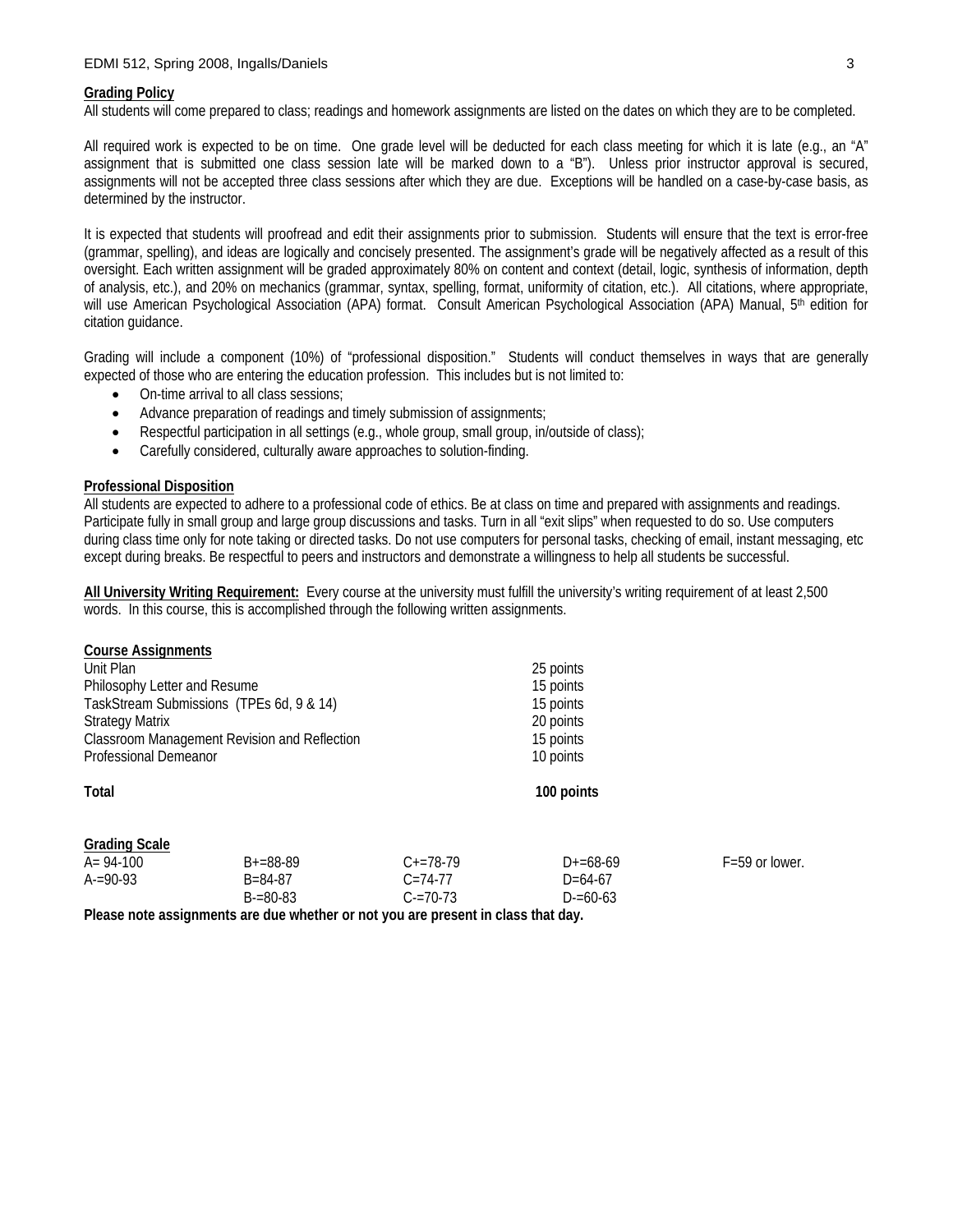# **Session Agendas**

# (**While this schedule is carefully planned, it may be modified at any time in response to the needs and interests of the class.**)

| Date                           | <b>Topic</b>                                                                                                                                                                   | Assignment                                                                                                                                                                       |
|--------------------------------|--------------------------------------------------------------------------------------------------------------------------------------------------------------------------------|----------------------------------------------------------------------------------------------------------------------------------------------------------------------------------|
| Session 1<br>January 23<br>ED  | Semester Overview<br>Community Building - Class Jobs Review                                                                                                                    |                                                                                                                                                                                  |
| Session 2<br>January 30<br>ED  | Introduce unit plan                                                                                                                                                            | Read: G/G chapters 4 and 5<br>Read: Tomlinson 1 and 2                                                                                                                            |
| Session 3<br>February 6<br>ED. | Motivation                                                                                                                                                                     | Read: "Understanding keys to motivation"<br>(McCombs); "Failure-syndrome students"<br>(Brophy); "Developing motivation" (Dweck);<br>"Challenging and engaging" (Stowell/Daniels) |
| Session 4<br>February 13<br>ED | <b>Special Education</b>                                                                                                                                                       | Read: G/G chapter 8 and 10<br>Read: Tomlinson chapter 3                                                                                                                          |
| Session5<br>February 20<br>ED  | Online session: Community resources for handicapping<br>conditions                                                                                                             | See: Detailed instructions on WebCT                                                                                                                                              |
| Session 6<br>February 27<br>ED | Online session:<br>Work on presentations<br>1)<br>Watch a real or video SST/IEP<br>2)                                                                                          | See: Detailed instructions on WebCT                                                                                                                                              |
| Session 7<br>March 5<br>ED     | Handicapping conditions presentations<br>SST/IEP                                                                                                                               | Due: Strategy matrix                                                                                                                                                             |
| Session 8<br>March 12<br>BI/ED | Unit planning workshop<br>Introduction to philosophy statements                                                                                                                | Read: G/G chapter 8<br>Read: Tomlinson chapters 4, 5, and 6                                                                                                                      |
| Session 9<br>March 19<br>BI    | Online session:<br>Review resume types<br>1)<br>2)<br>Unit planning                                                                                                            | Explore: www.csusm.edu/careers                                                                                                                                                   |
| Session 10<br>March 26<br>BI   | Classroom management/Revisit environment plan<br>Differentiation<br>Role play professionalism                                                                                  | Memorize: pages 15/16 in Tomlinson<br>Read: G/G chapter 3                                                                                                                        |
| April 2                        | Spring Break                                                                                                                                                                   | No class                                                                                                                                                                         |
| Session 11<br>April 9<br>BI    | Philosophy/Resume<br>Classroom management<br>Differentiation                                                                                                                   |                                                                                                                                                                                  |
| Session 12<br>April 16<br>BI   | Effective teaching strategies                                                                                                                                                  | Read: Tomlinson chapters 7 and 8<br>Due: Resume and philosophy letter                                                                                                            |
| Session 13<br>April 23<br>BI   | Online session: Revisit classroom environment plan in<br>light of better understandings of differentiation, effective<br>teaching strategies, class management, and motivation | See: Detailed instructions on WebCT                                                                                                                                              |
| Session 14<br>April 30<br>BI   | More on motivation<br>Clarify/solidify differentiation<br>Revising and reflecting on environment plan                                                                          | Read: Tomlinson chapters 9 and 10<br>Due: Unit plan                                                                                                                              |
| Session 15<br>May 7<br>BI      | Reflections and Closure<br>Career advice                                                                                                                                       | Due: Revised classroom environment and reflection<br>Review: www.csusm.edu/careers                                                                                               |
| May 9                          | TPEs: Upload all three TPEs by May 9, 2008.                                                                                                                                    | No credit will be given for any TPEs uploaded after this<br>date. Be sure to check Taskstream during the following<br>week for feedback from professor.                          |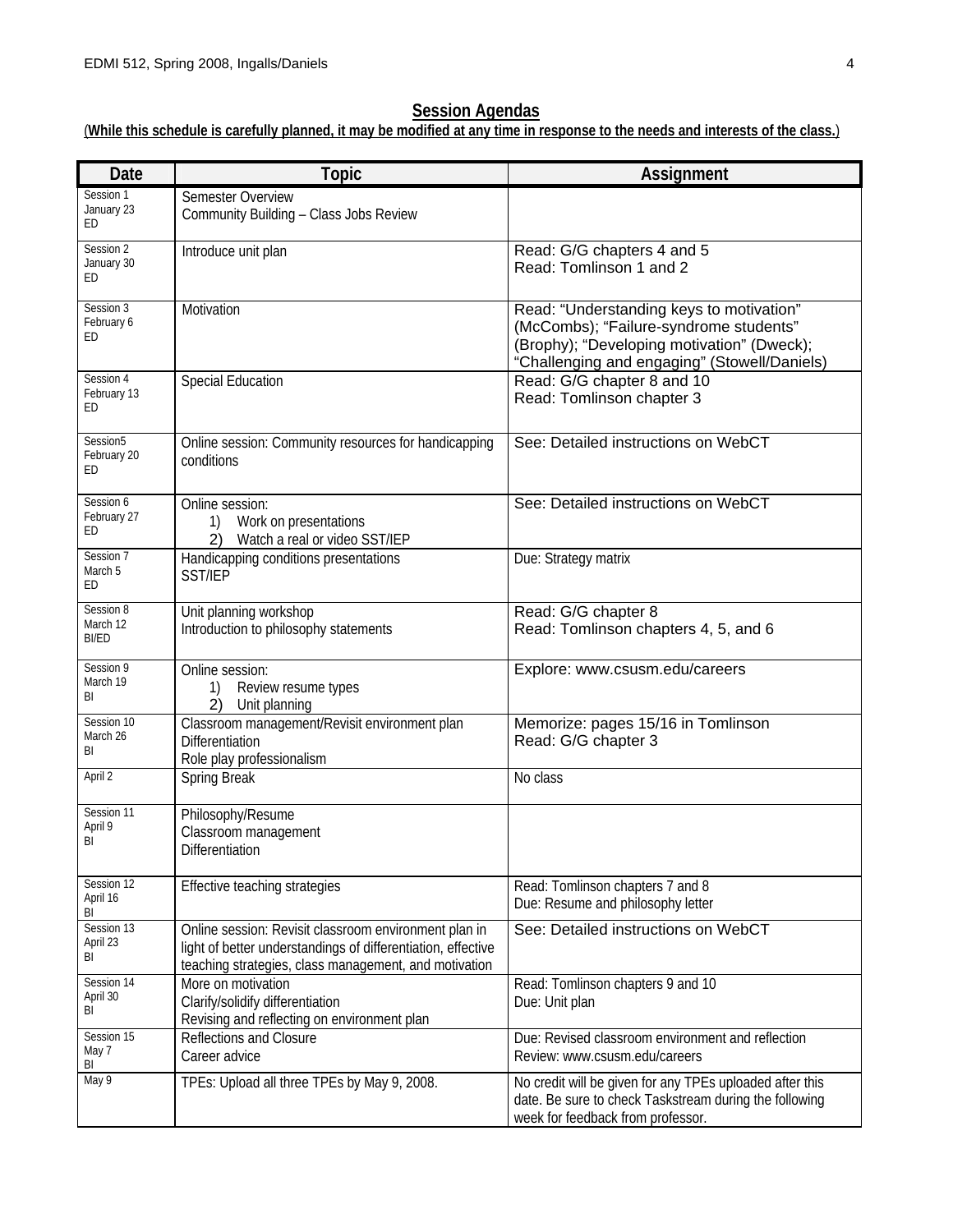# **Philosophy Statement/Letter Application 15 Points Due: April 16, 2008**

Learner Objectives: Refine personal philosophy of teaching and create a letter of application Product: Word processed philosophy of teaching statement letter and resume.

## **Checklist for Philosophy Statement/Letter of Application**

# **Paragraph One & Four**

\_\_\_\_\_\_ Did your introduction cover the following:

- Identify position you are seeking and your credential qualifications
- Contextually describe the student populations you are prepared to teach (culture, language, gender, ability, and social economic status). Refer to your successful district, school, and classroom experiences.
- How do your philosophy, curriculum, instruction, and management approaches create a democratic and socially just classroom?
- Why are you a strong candidate for this position? Include relevant employment experience.
- Why are you interested in this job?

#### **Paragraph Two**

| Did you identify your belief about curriculum and provide an example?                                                                                                                                                                    |
|------------------------------------------------------------------------------------------------------------------------------------------------------------------------------------------------------------------------------------------|
| Did you identify your belief about instruction and provide an example?                                                                                                                                                                   |
| Did you identify your belief about classroom management and provide an example?                                                                                                                                                          |
| Did you identify yourself (race, class gender, ability, sexuality)?                                                                                                                                                                      |
| Paragraph Three<br>Did you identify the students you are prepared to teach?                                                                                                                                                              |
| Did you identify how these identities between you and your students are either<br>similar or different and what you do to connect with your students based<br>on these similarities or differences in order to help your students learn? |
| Organization & Preparation                                                                                                                                                                                                               |

\_\_\_\_\_\_ Did you keep your paper within the 1 page limit?

\_\_\_\_\_\_ Did you connect to educational theory?

\_\_\_\_\_\_ Are all of your drafts and comments from peers and instructor included in this submission?

\_Are all words spelled correctly? Is all grammar and punctuation correct?

\_\_\_\_\_\_ Total Points 20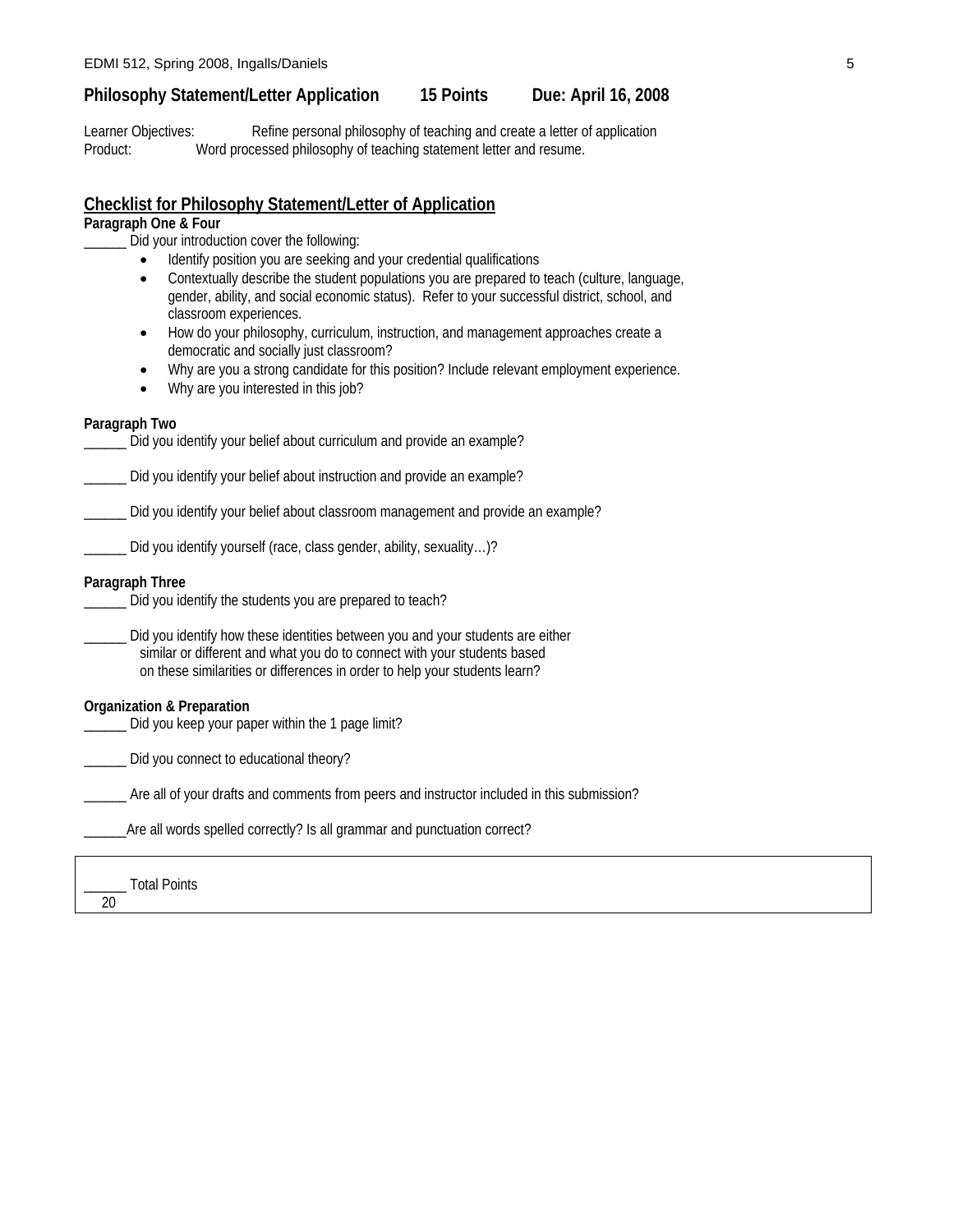#### **Philosophy Paper/Letter of Application Writing Guide**

#### **Paragraph 1: Letter Introduction**

- 1. Identify position you are seeking and your credential qualifications
	- Contextually describe the student populations you are prepared to teach (culture, language, gender, ability, and social economic status). Refer to your successful district, school and classroom experiences.
	- How do your philosophy, curriculum, instruction and management approach create a democratic and socially just classroom?
	- Why are you a strong candidate for this position? Include relevant employment experience.
	- Why are you interested in this job?

#### **Paragraph 2: Belief Enactment**

Identify how you create a democratic/socially just classroom/equitable/inclusive - learning environment for your students through your curriculum, instruction and management approach.

Name a belief you have about curriculum. Give 1-2 examples of what you do when you pick out curriculum that exemplifies this belief.

Name a belief you have about instruction. Give 1-2 examples of what instructional strategies you use that exemplify this belief.

Name a belief you have about classroom management/discipline. Give 1-2 examples of what you do that exemplifies this belief and creates a classroom that is safe and promotes learning for all.

Identify how these three approaches used together will enable you to meet all students needs.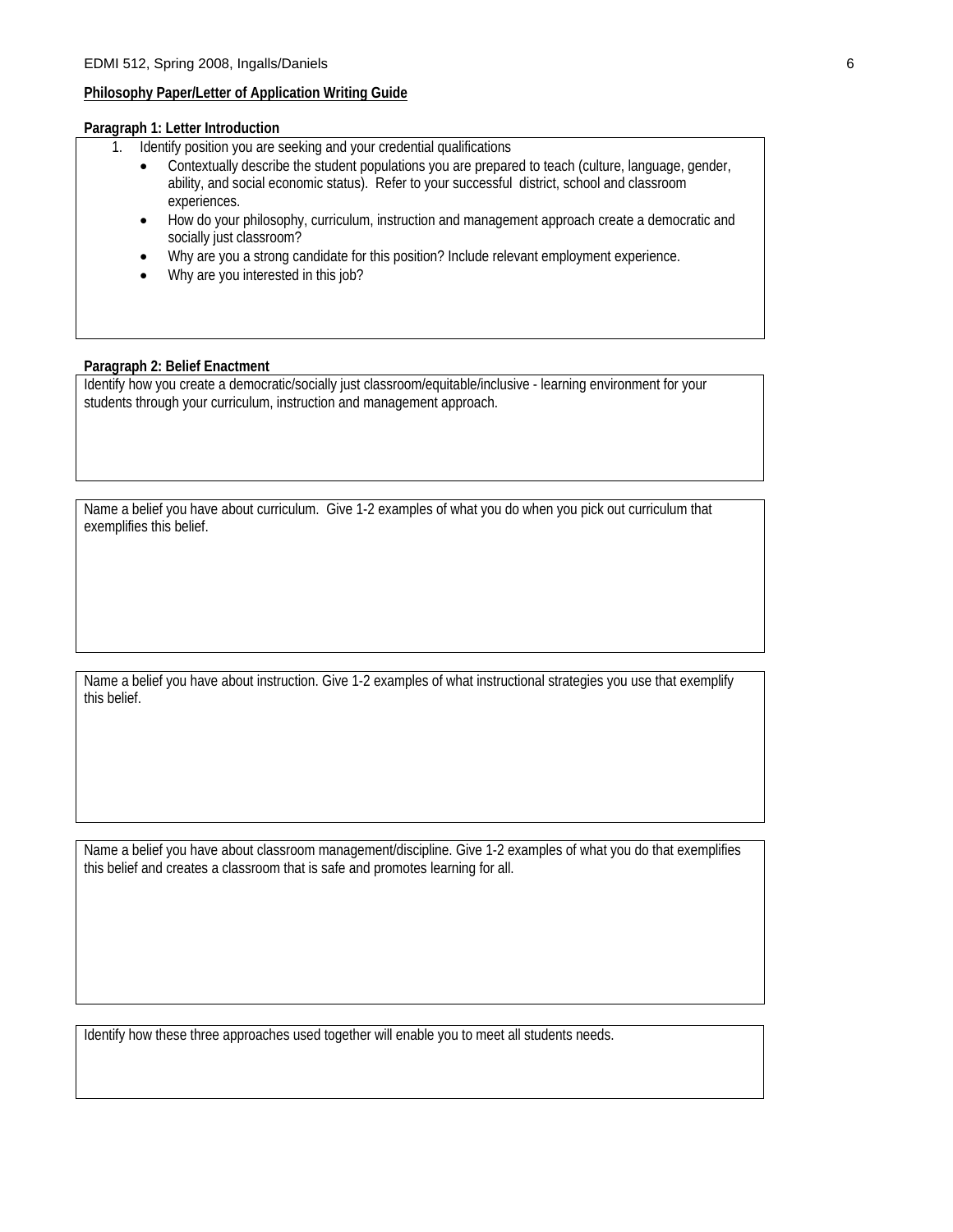#### **Paragraph 3: Personal Pedagogy**

| Name 5-10 characteristics that address<br>your identity | examples                                                                                                                                       | Name 5-10 characteristics that<br>address your students' identities |
|---------------------------------------------------------|------------------------------------------------------------------------------------------------------------------------------------------------|---------------------------------------------------------------------|
|                                                         | race/ethnicity<br>nationality<br>socioeconomic class<br>(free or reduced lunch) gender<br>language<br>ability<br>sexuality<br>geography<br>age |                                                                     |

Pick an identity you and your students have in common.

| Your identity | Your students' identity |
|---------------|-------------------------|
|               |                         |
|               |                         |

Our similar identities can be tools to help us connect with students and to support learning. How do you connect with your students using your similarities? Pick one example from your teaching experience.

Our differences often can be obstacles in learning, but they do not have to be. We do not need to be of the same identities of our students to be an effective teacher and to support all students to learn. We just need to use strategies that help us turn the obstacles into tools. Pick an identity you have that is different from your students.

Your identity Your students' identity

What actions do you take to still connect with students with this identity even though you are different from one another? Pick one example from your teaching experience.

#### **Paragraph Four: Closing**

Restate your desire to fill the position and your qualifications.

Thank them for their time and consideration.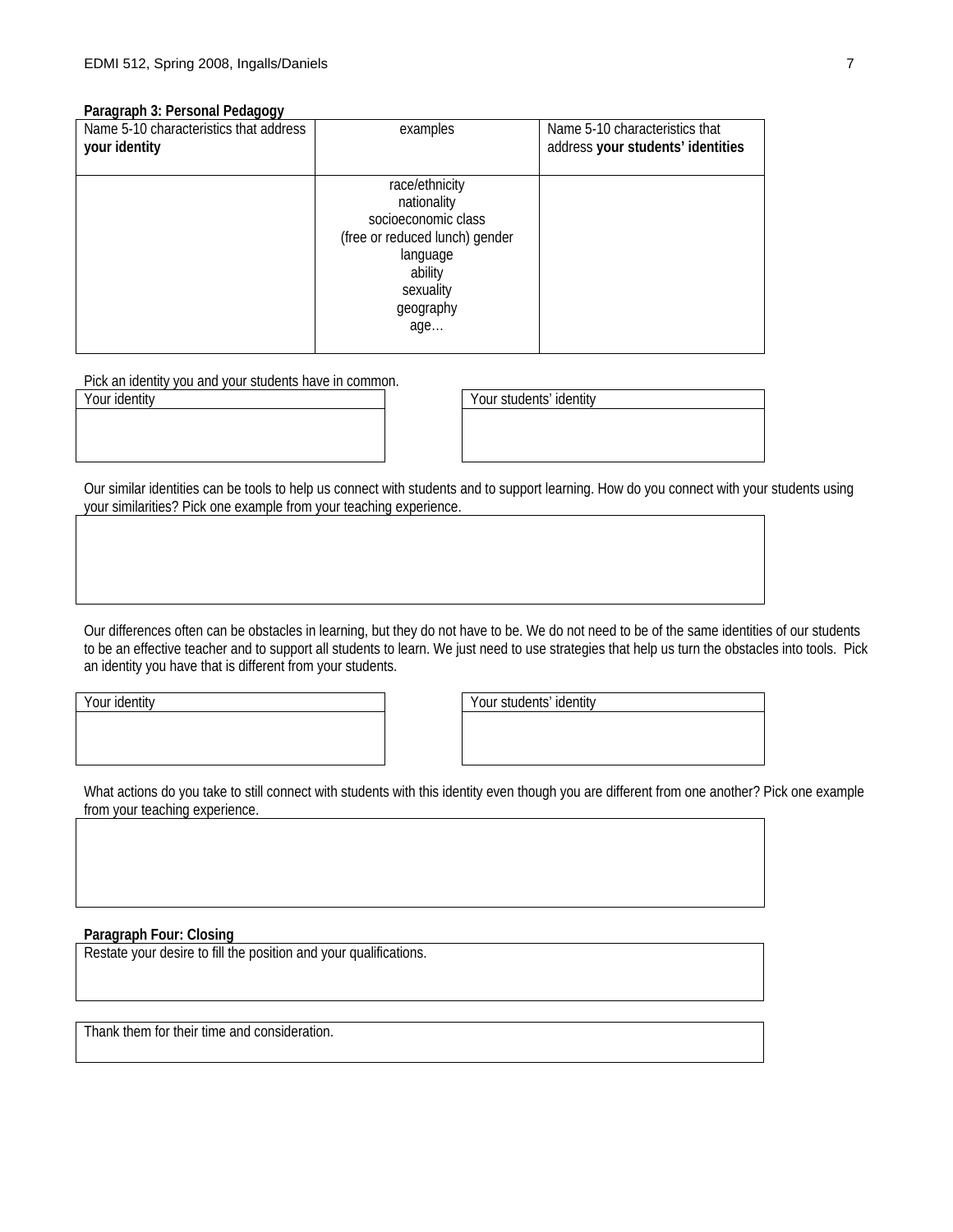| <b>Strategy Matrix</b>                                                                                                                                                                                | 20 Points | Due: March 5, 2008                                                                                                                                                              |
|-------------------------------------------------------------------------------------------------------------------------------------------------------------------------------------------------------|-----------|---------------------------------------------------------------------------------------------------------------------------------------------------------------------------------|
| 1) Knowledge of U.S. special education handicapping conditions, accompanying learner<br>Learner Objectives:<br>characteristics, and needed supports for success in general education<br>disabilities. |           | 2) Knowledge of nondiscriminatory assessment, processes for making a child eligible for<br>special education, and the teacher's role in developing IEPs by creating a matrix of |
| Product:                                                                                                                                                                                              |           | Strategies matrix<br>Presentations                                                                                                                                              |

# **Task Guidelines for the Strategy Matrix**

Work with two partners to apply your knowledge of the categories of disability recognized by the federal government. You will be assigned two of the 13 special education categories covered under IDEA or one covered under the Americans with Disabilities Act (ADA). You will learn about and become an "expert" on your handicapping condition and represent your learning in two ways. 1) You will create a chart or table that clearly illustrates each of the following eight dimensions. 2) You will prepare a creative presentation in order to disseminate your learning to your classmates. Incorporate what you have been learning about effective teaching strategies during your presentation.

- 1. The name of the handicapping condition
- 2. A brief description of the learning and/or social behaviors associated with the category label
- 3. One assessment appropriate to use to determine the presence or degree of the category label
- 4. One typical adaptation/modification in **curriculum, materials, goals (content)**
- 5. One typical adaptation/modification in **classroom environment (process)**
- 6. One typical adaptation/modification in **teaching practices (process)**
- 7. One typical adaptation/modification in **assessments** required of the student **(product)**
- 8. A symbol or icon that will help you remember the key characteristics of the condition

You will receive a graphic organizer in class with which to capture your thinking and to record the information from other groups.

*13 Disability categories in IDEA:* **Autism, Deaf-blindness, Deafness, Emotional disturbance, Hearing impaired, Mental retardation, Multiple disabilities, Orthopedic impairment, Other health impaired, Specific learning disabilities, Speech and language impaired, Traumatic brain injury, Visual impairment including blindness** 

*Covered in section 504***: ADHD/ADD**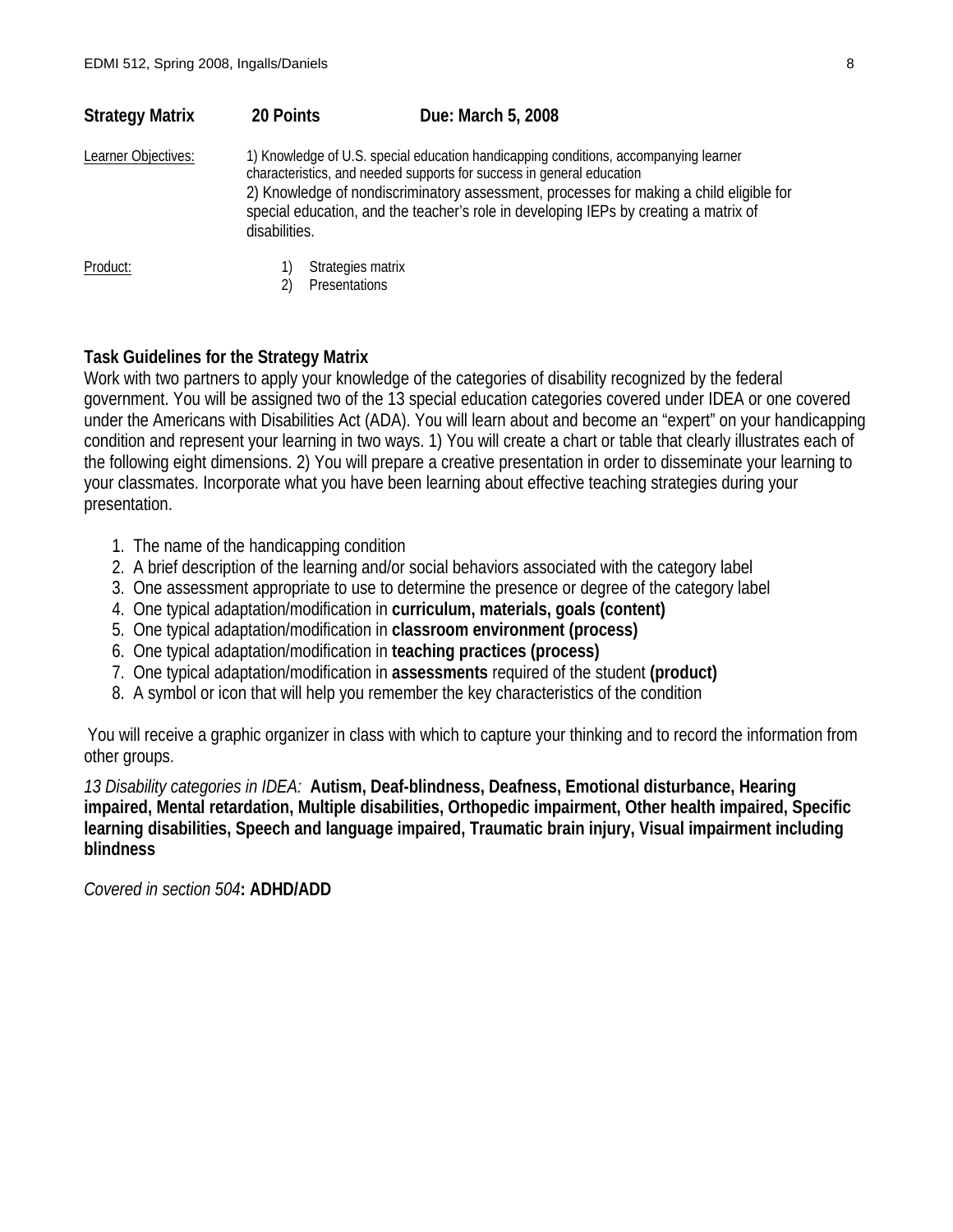# **Unit Plan 25 points Due: April 30, 2008**

This assignment will be in coordination with your Mathematics and Multicultural/multilingual methods courses. All 4 instructors will grade this assignment. The instructors for EDMI 512 will focus on the differentiation strategies for all types of learners, pacing and sequencing, and planning for engaging and supporting all learners.

| Learner Objectives: | The student will demonstrate understanding of curriculum content, motivation strategies, and<br>effective teaching strategies through the creation of an integrated unit plan. He/she will demonstrate<br>an understanding of the ways in which standards, assessments, and instructional activities build<br>upon and support each other.                                                                                               |  |  |
|---------------------|------------------------------------------------------------------------------------------------------------------------------------------------------------------------------------------------------------------------------------------------------------------------------------------------------------------------------------------------------------------------------------------------------------------------------------------|--|--|
| Product:            | The student will write a unit plan that incorporates the following elements:<br>Standards-based language arts lessons<br>Standards-based science lessons<br>Standards-based social science lessons<br>Standards-based mathematics lessons<br>a field trip<br>assemblies and special programs (DARE, etc.)<br>formative and summative assessments<br>differentiation strategies for several types of learners<br>$\overline{\phantom{a}}$ |  |  |
|                     | effective teaching strategies<br>technology for student use<br>$\overline{\phantom{a}}$<br>technology for teacher use in instruction                                                                                                                                                                                                                                                                                                     |  |  |

technology for assessment (electronic grade books, rubrics, etc.)

The calendar will integrate a schedule of events from "real" schools.

### **Task Guidelines for Planning Calendar**

**Step One**: You will create an integrated unit plan for this assignment. On the assigned day, bring the following artifacts to complete your assignment: a school calendar from a school site, a calendar grid or published planning book, and all of your notes on lesson planning from 511.

**Step Two**: Work with a group of two to four members. Referring to your school calendar, you will first need to block out times in your plan book for holidays, assemblies, special programs, in-service days, etc. You will then plan your curriculum into manageable blocks of time in your calendar grid or lesson plan book. The amount of time you select to cover the various content areas is dependent upon your district and/or school standards. For example, if your district mandates two hours of language arts instruction per day you must plan accordingly. You will need to provide evidence of these criteria in your finished calendar grid.

 Your plan will be an integrated plan that uses Universal Design and Backward Design principles. That is to say, it will be necessary to explain how the four content teachers (Language Arts, Science, Math, and Social Studies) will collaborate in their lessons and implement differentiation and SDAIE strategies.

 You will write out all of the California state standards you will cover during the unit. Place these standards in an easily visible way so that anyone will see them. Standards should be organized using "themes" or "big ideas." Your plan must also include strategies for to address several different learning styles as part of differentiated instruction.

### Step Three:

Main Lessons: Each member will write up a main lesson for his/her content area unit and a statement on how you met your TPEs with this SDAIE Unit Plan. Be sure to follow the lesson plan format you learned in 511/512. Begin with content standards, then choose assessments for the students to demonstrate their mastery of those standards, and finally the instructional activities in which you explicitly explain how you will teach, not assign, the concepts.

Follow-up Lessons: Each member will write out 4 short follow-up lessons for the main lesson of the unit (SDAIE strategies, activities, differentiated instruction, and assessments related to the 3 levels of ELD). The follow-up lessons should demonstrate your understanding of pacing and sequencing for a month's worth of curriculum and instruction.

### **Checklist for Unit Plan**

The following checklist will help you create your month-long plan. Does your plan include:

- 1. A description of your classroom context- student population, grade level, local community, etc.
- 2. Strategies for special needs students
- 3. Strategies for second language learners
- 4. Strategies for advanced/gifted learners